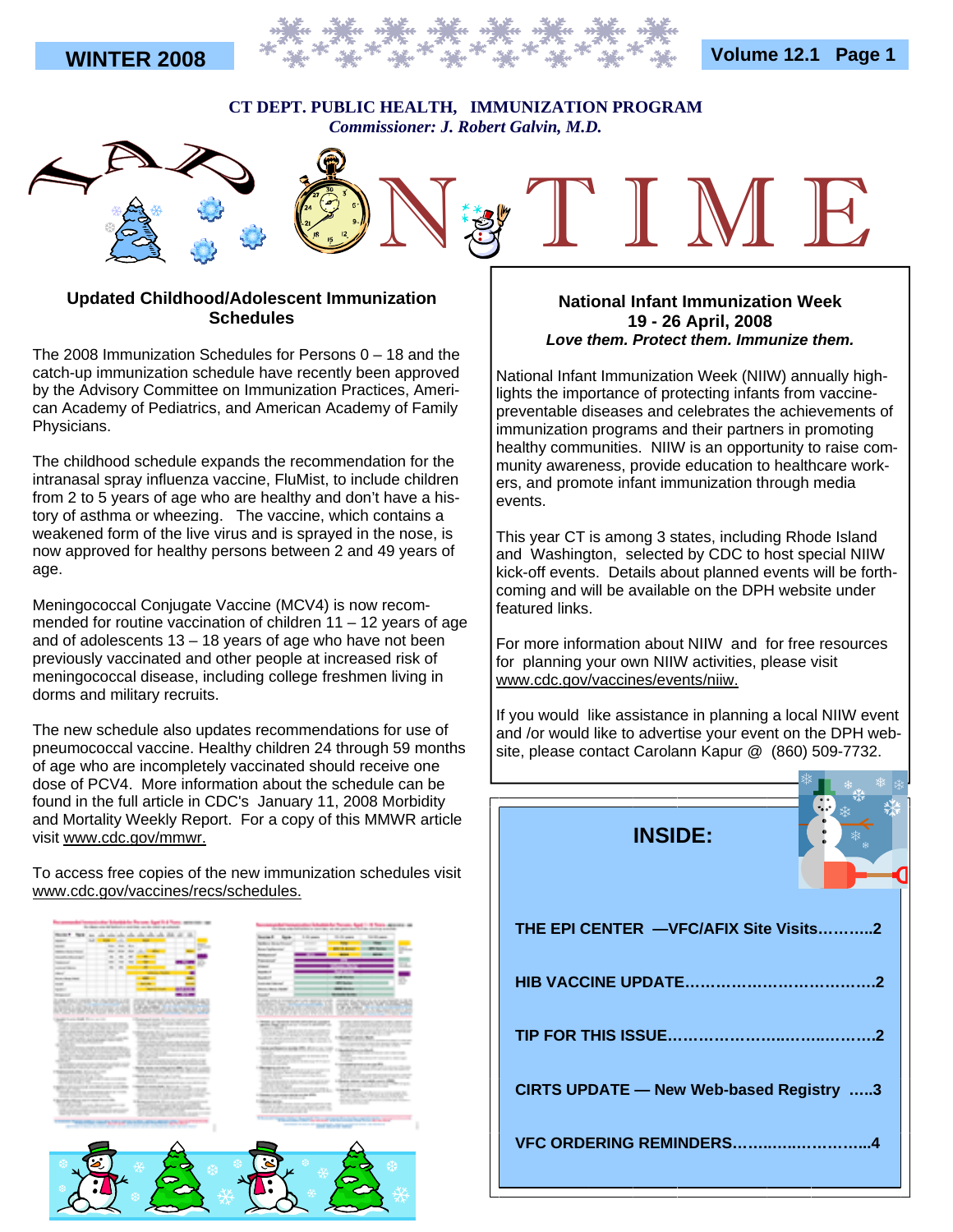



The VFC program is a federally funded program that provides vaccines at no cost for children who might not otherwise be vaccinated because of inability to pay. Immunization providers enrolled in the VFC program receive vaccines free of charge to administer to all eligible children.

Enrolled providers sign a Provider Agreement form to comply with a number of conditions including periodic inspections of vaccines and records by Immunization Program staff. These visits are called AFIX (for Assessment, Feedback, Incentive and Exchange of Information) / VFC visits and are intended to ensure that providers are following the rules of the VFC program including storing, handling and administering vaccines correctly. These site visits also serve as an opportunity for Immunization Program staff to provide hands-on education and training to provider office staff.

In 2007 Immunization Program staff conducted a total of 120 AFIX/VFC visits. While the vast majority of provider offices are complying with the rules of the VFC program, a number of errors were noted in some practices. The following reminders are based on some of the most important and most common errors.

- Record the temperature of your refrigerators/freezers twice a day (in the morning and in the afternoon).
- If temperatures are not in the correct temperature range  $$ immediately call the Immunization Program and staff will help you evaluate if the vaccine is still usable. (For refrigerators correct temperature is  $35 - 46$  °F,  $2^{\circ}$ -8°C and for freezers  $5 °F$ , -15 $°C$ )
- Have a written vaccine storage back-up plan, should your office lose power and you need to move vaccine to another location.
- Provide the most current Vaccine Information Statements (VIS) each time an immunization is given. To automatically receive updated VIS, sign up at www.cdc.gov/vaccines/ pub/vis.

#### **TIP OF THE ISSUE:**

**To access Immunization Program policy memos on the CT Department of Public Health website go to www.ct.gov/dph and click on "Parents and Children" then "Immunizations" then "Vaccine Policy Memos".** 

#### **Hib Vaccine Update**

The recall of two brands of Merck Hib vaccines in December 2007 has created a shortage that is expected to last through the end of 2008. Eleven lots of PedvaxHIB and two lots of Comvax totaling nearly 1.2 million doses were recalled because Merck could not assure the sterility of equipment used during manufacture of these lots. To address the shortage, the Centers for Disease Control and Prevention (CDC) has released some Hib vaccine from its stockpile and is working with Sanofi Pasteur to step up production of its Hib vaccine — ActHib. CDC has also recommended that providers temporarily defer administering the Hib vaccine booster dose, except for children with high-risk conditions/characteristics, including sickle cell disease, leukemia, malignant tumors, HIV and certain other immunocompromising conditions, asplenia; or who are American Native, or Alaskan Native.

Prior to the Hib vaccine shortage, the CT Immunization Program was supplying PedvaxHIB. Starting with January vaccine orders and for the foreseeable future, the Immunization Program is providing ActHib. Providers may place Hib orders on a monthly basis but should only request a one-month supply of Hib vaccine.

For patients who started their Hib series with PedvaxHIB, the following guidelines should be followed:

- If the first 2 doses of PedvaxHIB were administered as the primary series, any Hib vaccine can be administered for the booster dose at  $12 - 15$  months when supplies permit.
- If only the first dose of PedvaxHIB was administered, the primary series can be completed with 2 additional doses of ActHib administered at least 4 weeks apart, followed by a booster dose of any Hib vaccine at 12 – 15 months when supplies permit.

For more information see the December 21, 2007 MMWR. If you have any questions, please call the Immunization Program at (860) 509-7929 or visit the Department of Public Health website to view policy memos related to the Hib vaccine shortage.

# **Who's your Epidemiologist? Region 1 (Fairfield County area)**  Paul Sookram (860) 509-7835  **Region 2 (New Haven area)**  Stephanie Poulin (860) 509-7811  **Region 3 (eastern CT)**  Sharon Dunning (860) 509-7757  **Region 4 (Hartford area)**  Linda Greengas (860) 509-8153  **Region 5 (northwestern CT)**

Jennifer Vargas (860) 509-7901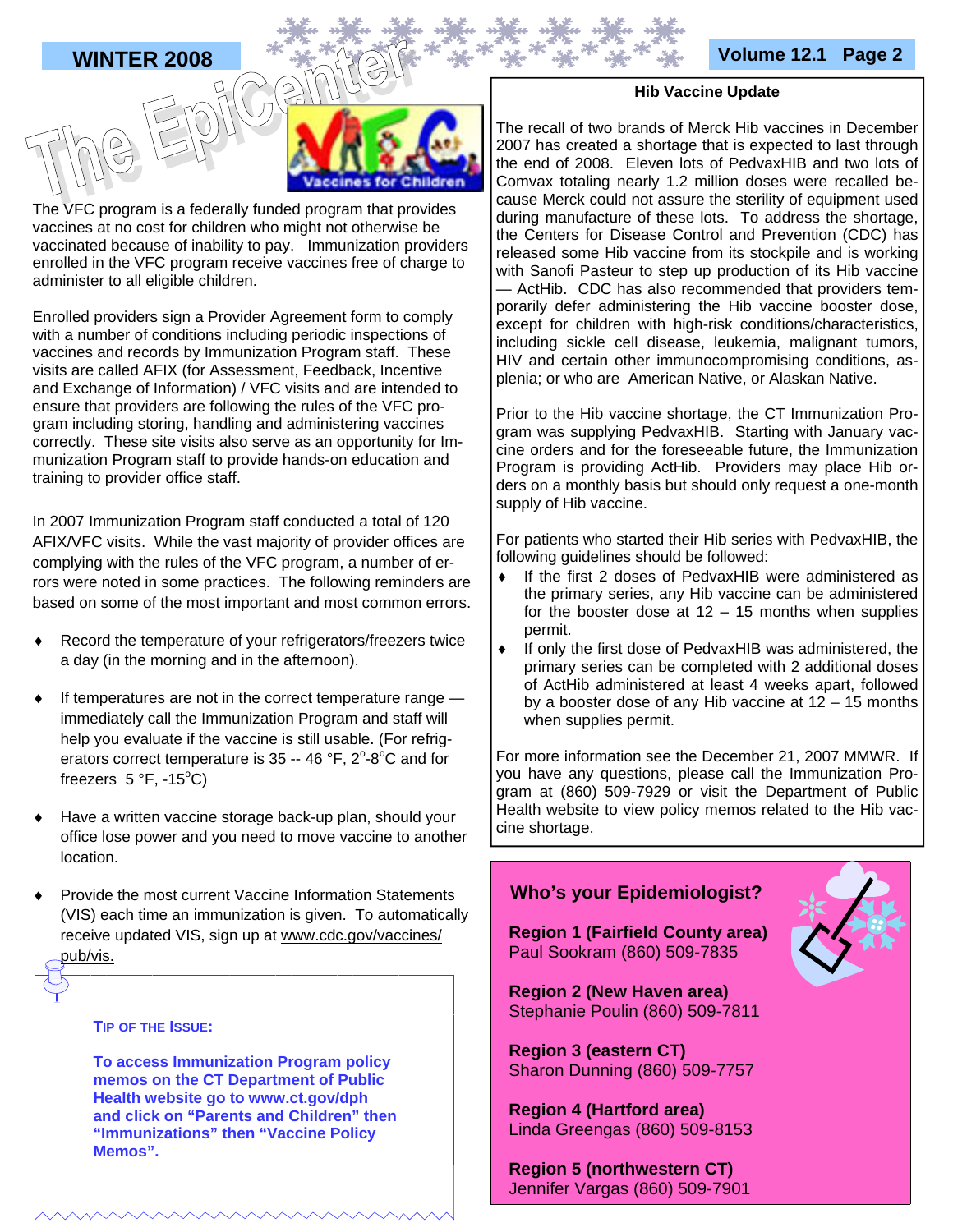

**The Immunization Program will be rolling out a new web-based registry soon.** 

## **Benefits of the new registry:**

- Easy-to-use tabular format
- Real-time look-up of immunization histories of children enrolled in CIRTS
- Provides recommended dates for vaccine administration based on the ACIP/AAP/ AAFP schedule
- Determines earliest date on which vaccines can be validly administered and date after which vaccination will be overdue
- Determines invalid vaccination that needs to be repeated
- Runs reminders for any child due an immunization in the next month
- Runs recall reports to identify children late for vaccinations
- Provides a record of outreach attempts to children late for immunizations
- Prints an official Immunization History that can be used for school, day care and camp

**In February, a Provider User Group will test-drive the new registry to provide feedback and suggestions for improving our training manual and training procedures.** 

**Stay tuned for more information on roll-out of the new registry. In the meantime if you need immunization histories or have any questions, please call Nancy Caruk @ 860-509-7912.**

#### $\mathbf{r}^{\prime}$ **Did You Know?**

 $\mathbb{I}$ 

 $\sqrt{2}$ 

 $\sqrt{2}$ 

 $\sqrt{ }$ 

 $\sqrt{ }$ 

♦ Our current registry contains immunization information for **453,415 children**.

,00000000000000000000000000000

- ♦ Approximately **90% of children** born since 1998 have been enrolled in CIRTS.
- CIRTS began as a pilot project with the city of Hartford in 1993, was expanded to include all Medicaid children in 1994, and went statewide in 1998.
- $\mathbf{r}$ State law (Public Act 94-90) requires every pediatric provider to submit immunization histories to CIRTS.
- Last year CIRTS provided over 15,000 Blue Forms (School Health Assessment records) for nearly 200 providers.  $\sqrt{ }$

booooooooooooooooooooooooooooooooo

**Local IAP Coordinators** 

> **Bridgeport**  Joan Lane (203) 372-5503

> **Danbury**  Irene Litwak (203) 730-5240

**East Hartford**  Marie Rorrio (860) 291-7322

**Hartford**  Leticia Marulanda (860) 547-1426 x7033

**Ledgelight**  Ginny Haas (860) 448-4882 x352

> **Meriden**  Valerie Bryden (203) 630-4251

**Naugatuck Valley**  Elizabeth Green (203) 881-3255

**New Britain**  Ramona Anderson (860) 612-2777

**New Haven**  Jennifer Hall (203) 946-7097

**Northeast District**  Danielle DaSilva (860) 928-6541 x2013

> **Norwalk**  Pam Bates (203) 854-7728

**Stamford**  Cinthia Vera (203) 977-5098

**Torrington**  Sue Sawula (860) 489-0436

 $\Box$ 

I  $\mathbb I$ 

 $\mathbb I$  $\overline{\mathbb{R}}$ 

 $\sqrt{2}$ 

 $\mathbb I$ 

 $\begin{bmatrix} \phantom{-} \end{bmatrix}$ 

 $\overline{\mathbb{I}}$  $\begin{bmatrix} \phantom{-} \end{bmatrix}$ 

 $\sqrt{ }$ 

 $\mathbb{I}$ 

**Waterbury**  Randy York (203) 346-3907

**West Haven**  Betty Murphy (203) 937-3665

**Windham**  Karin Davis (860) 423-4534

**Other areas**  Johanna Castaneda (860) 509-7241